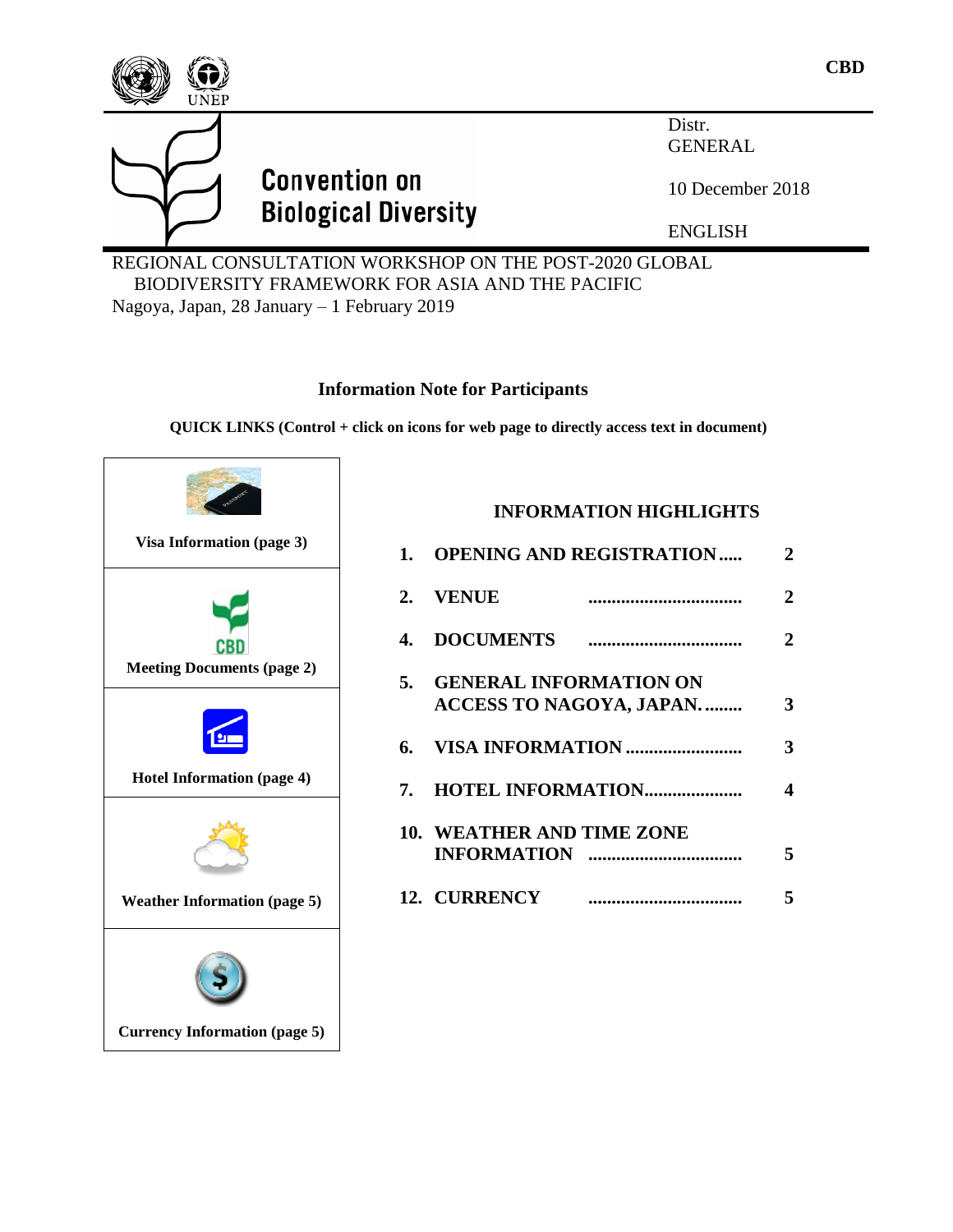#### **1. Opening and registration**

The Regional Consultation Workshop on the Post-2020 Global Biodiversity Framework for Asia and the Pacific will be held in Nagoya, Japan from Monday, 28 January to Friday, 1 February 2019.

On the last day of the workshop an excursion tour will take place (Friday, 1 February) hosted by the Aichi Prefecture. Details of the excursion will be shared onsite whose cost is included. Please bring appropriate warm clothing and comfortable boots/shoes for the excursion.

The workshop will start at 9:00 a.m. on Monday, 28 January 2019, and registration will take place at the workshop venue at 8:00 a.m. the same day.

#### **2. Venue**

The workshop will be held in rooms 232 and 233, building 2 of the Nagoya Congress Center.

#### **Nagoya Congress Center (NCC)**

1-1 Atsuta-nishimachi, Atsuta-ku Nagoya, Aichi Prefecture 456-0036, Japan Tel: +81-52-683-7711 Fax: +81-52-683-7777 Website:<http://www.nagoya-congress-center.jp/en/>

#### Directions to venue

・From the "Nagoya" subway Station, take the subway on the Higashiyama Line. Alight at the "Sakae" Station change subway lines and take the subway on the "Meijo" Line. Alight at "Nishitakakura" Station or "Hibino" Station and it is a 5 minute walk from either station.

・From the "Kanayama" Station, take the subway on the Meijo Line or the Meiko Line. Alight at the "Nishitakakura" Station or "Hibino" Station and it is a 5 minute walk from either station.

#### **3. Working language**

The workshop will be held in English.

#### <span id="page-1-0"></span>**4. Documents**

Workshop documents will be available on the Secretariat's website at: <https://www.cbd.int/meetings/POST2020-WS-2019-01>

In order to minimize the environmental footprint of the workshop and in line with the UN policy towards greener meetings, participants are kindly reminded to bring their own electronic or paper copies of the meeting documents as there will be no extra copies made available on site during the workshop.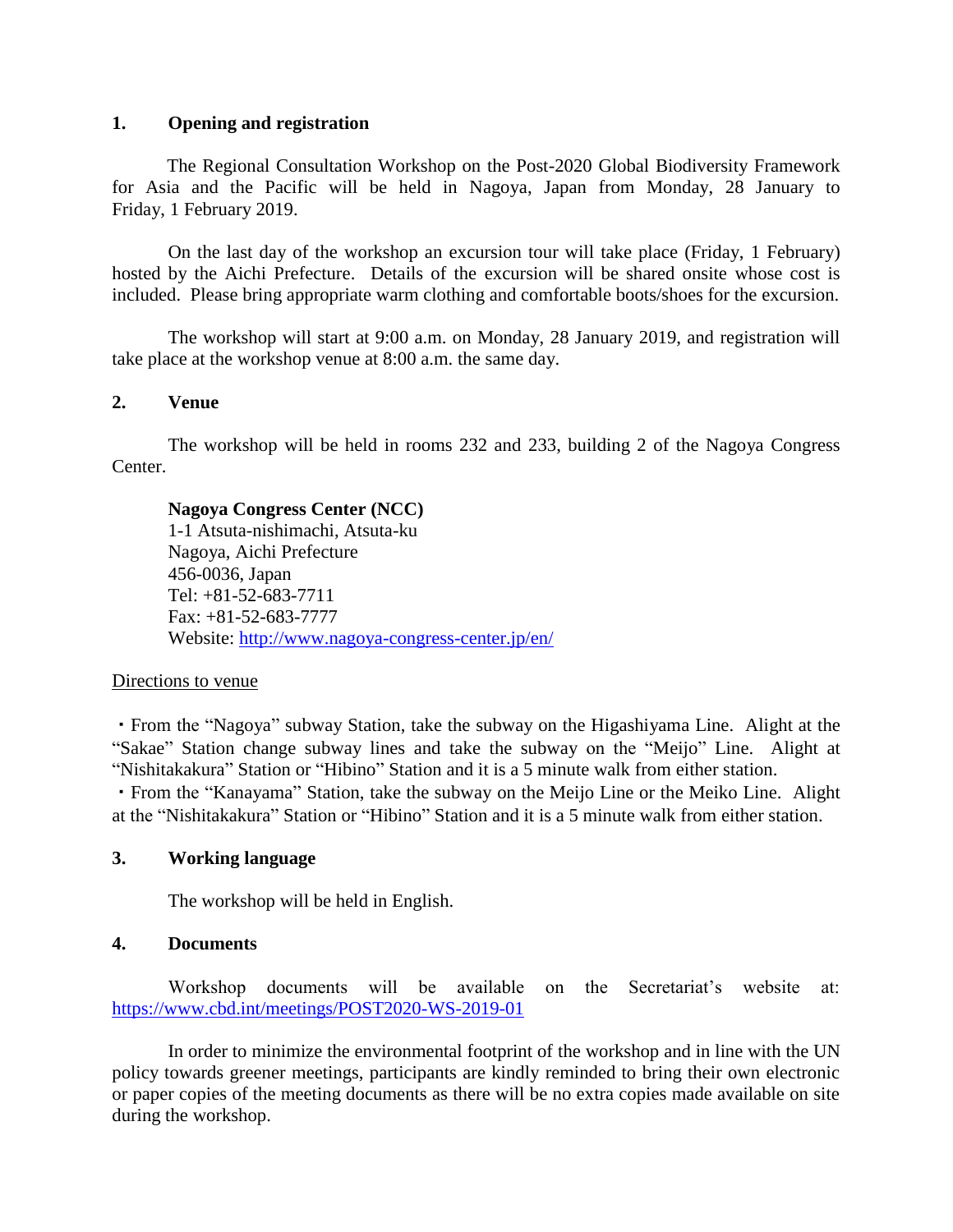# **5. General information on access to Nagoya, Japan**.



The nearest international airport servicing Nagoya is "Centrair", the Chubu Centrair International Airport (http://www.centrair.jp/en/) which is located about 45 km from Nagoya City. Transfer to Nagoya takes about 30 minutes by fast train, other modes of transportation take longer. The airport is linked to the city via the Meitetsu train service (a map is available in Annex A below). For more information, please consult the following link: [https://www.centrair.jp/en/to\\_and\\_from/access\\_to\\_nagoya/](https://www.centrair.jp/en/to_and_from/access_to_nagoya/)

# <span id="page-2-0"></span>**6. Visa information**



Diplomatic/Official passport or Laissez-passer holders are advised to contact the Consular Section of the Embassy or the Consulate-General of Japan [http://www.mofa.go.jp/about/emb\\_cons/over/index.html](http://www.mofa.go.jp/about/emb_cons/over/index.html) in advance in order to obtain information about the necessity of an entry visa to Japan, the visa application procedure and the necessary documents for the visa application.

Holders of ordinary passports from countries **NOT LISTED** in Annex B (Countries and Regions for Visa Exemptions; please check the latest status at: https://www.mofa.go.jp/j\_info/visit/visa/short/novisa.html) require an entry visa to Japan, and it is recommended to contact the Consular Section of the Embassy or the Consulate-General of Japan nearest you in advance in order to obtain information about the visa application procedure and the necessary documents required for the visa application.

Participants requiring an entry visa to Japan are strongly advised to contact the Consular Section of the Embassy or the Consulate-General of Japan nearest you well in advance, in order to obtain the official letters (which will be posted to you on registration) in a timely manner before applying for an entry visa.

The following documents, as appropriate, duly completed and signed, should be attached to your visa application form:

-Valid passport with 2 blank visa pages

-Visa application form

Application form can be downloaded from the following link or the website of the Japanese Embassy or Consulate-General;

[https://www.mofa.go.jp/j\\_info/visit/visa/#section9](https://www.mofa.go.jp/j_info/visit/visa/#section9)

-Photograph (45mm x 45mm (2 in x 2 in) or electronic data)

-Original copies of the following documents:

- 1. Letter of Reason for Invitation
- 2. Itinerary in Japan
- 3. Letter of Guarantee

-Other necessary documents

\*The required documents differ depending on the nationality, etc. of the applicants. For details, refer to the website of the Japanese Embassy or Consulate-General.

For updated information on visa requirements, please visit the links below:

• List of diplomatic missions: [http://www.mofa.go.jp/about/emb\\_cons/over/index.html](http://www.mofa.go.jp/about/emb_cons/over/index.html)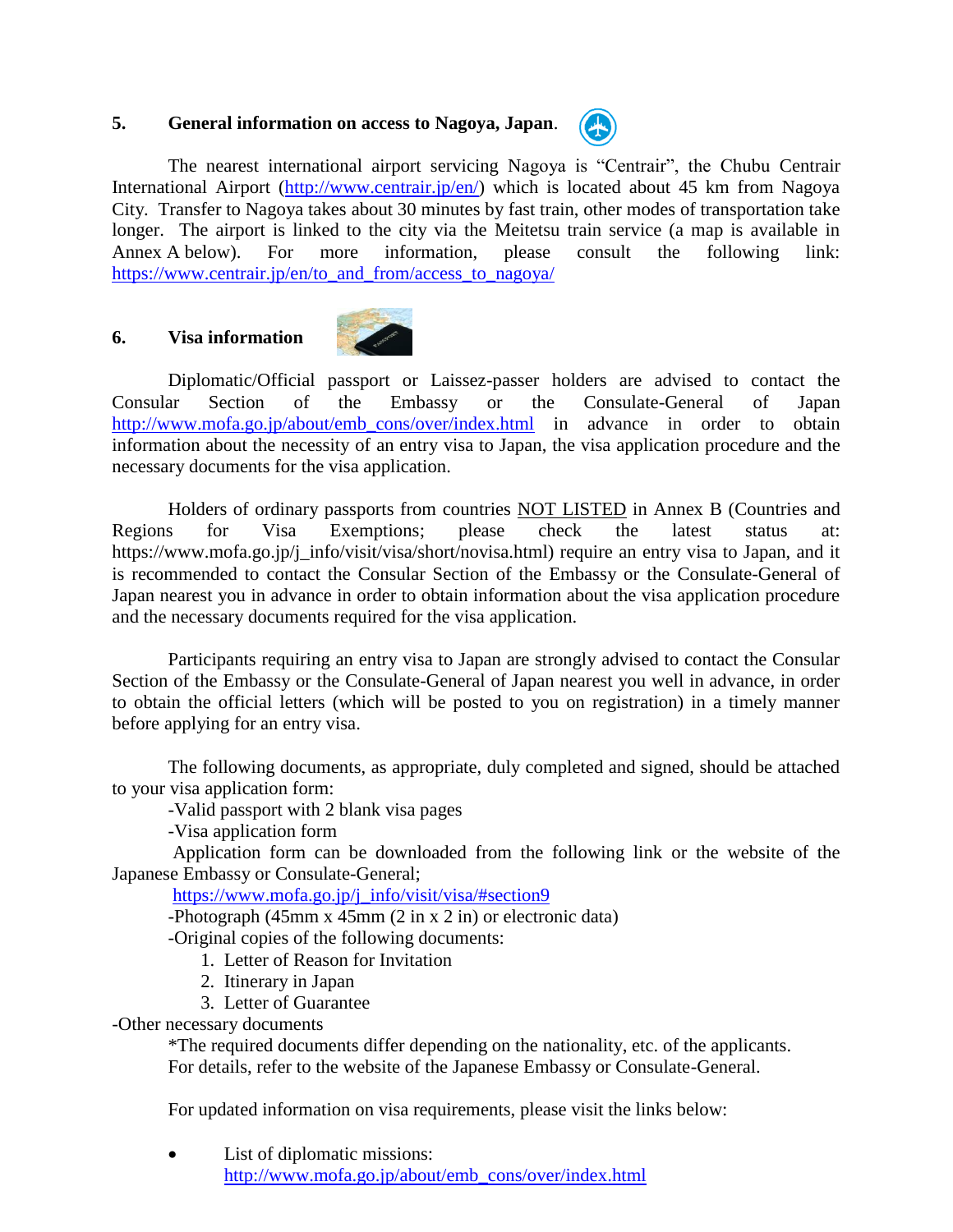- Countries which have visa exemption for holders of ordinary passport: [http://www.mofa.go.jp/j\\_info/visit/visa/short/novisa.html](http://www.mofa.go.jp/j_info/visit/visa/short/novisa.html)
- Nationals requiring an entry visa except nationals of China, Russian Federation, NIS countries and the Philippines who are holders of ordinary passports: [http://www.mofa.go.jp/j\\_info/visit/visa/short/other\\_visa.html](http://www.mofa.go.jp/j_info/visit/visa/short/other_visa.html)
- Nationals of China who are holders of ordinary passports:
- https [eorgia who are holders of ordinary passports:](https://www.mofa.go.jp/j_info/visit/visa/topics/china.html) [https://www.mofa.go.jp/ca/fna/page25e\\_000136.html](https://www.mofa.go.jp/ca/fna/page25e_000136.html)

# **7. [Hotel information](https://www.mofa.go.jp/j_info/visit/visa/topics/china.html)**

[A list of recommended hotels in the vicinity of the meeting venue \(walking distance\) can](https://www.mofa.go.jp/j_info/visit/visa/topics/china.html)  [be found in Annex C below. Participants are requested to make their hotel bookings as soon as](https://www.mofa.go.jp/j_info/visit/visa/topics/china.html)  [possible.](https://www.mofa.go.jp/j_info/visit/visa/topics/china.html)

[://www.mofa.go.jp/j\\_info/visit/visa/topics/china.html](https://www.mofa.go.jp/j_info/visit/visa/topics/china.html)

# <span id="page-3-0"></span>**8. Hotel information**

A list of recommended hotels in the vicinity of the meeting venue can be found in Annex C below. Participants are requested to make their hotel bookings as soon as possible.

There are many hotels in this area, Information on hotels in Nagoya is available at the following web page of the "Nagoya Information Navi" website: https://www.nagoya-info.jp/en/stay/

Further information about the city of Nagoya including accommodation, transportation and other general information can be found on the "Nagoya Information Navi" website: <https://www.nagoya-info.jp/en/>

# **9. Payment of the daily subsistence allowance (DSA)**

The relevant portion of the DSA will be paid to funded participants on the first day of the workshop. Funded participants are asked to present their passports and copy of their boarding passes, which will be photocopied and returned to them. The DSA distribution will start on Monday at 8:00 in the Secretariat room (#435).

# **10. Official languages**

The official language in Japan is Japanese. English is spoken is some hotels and restaurants.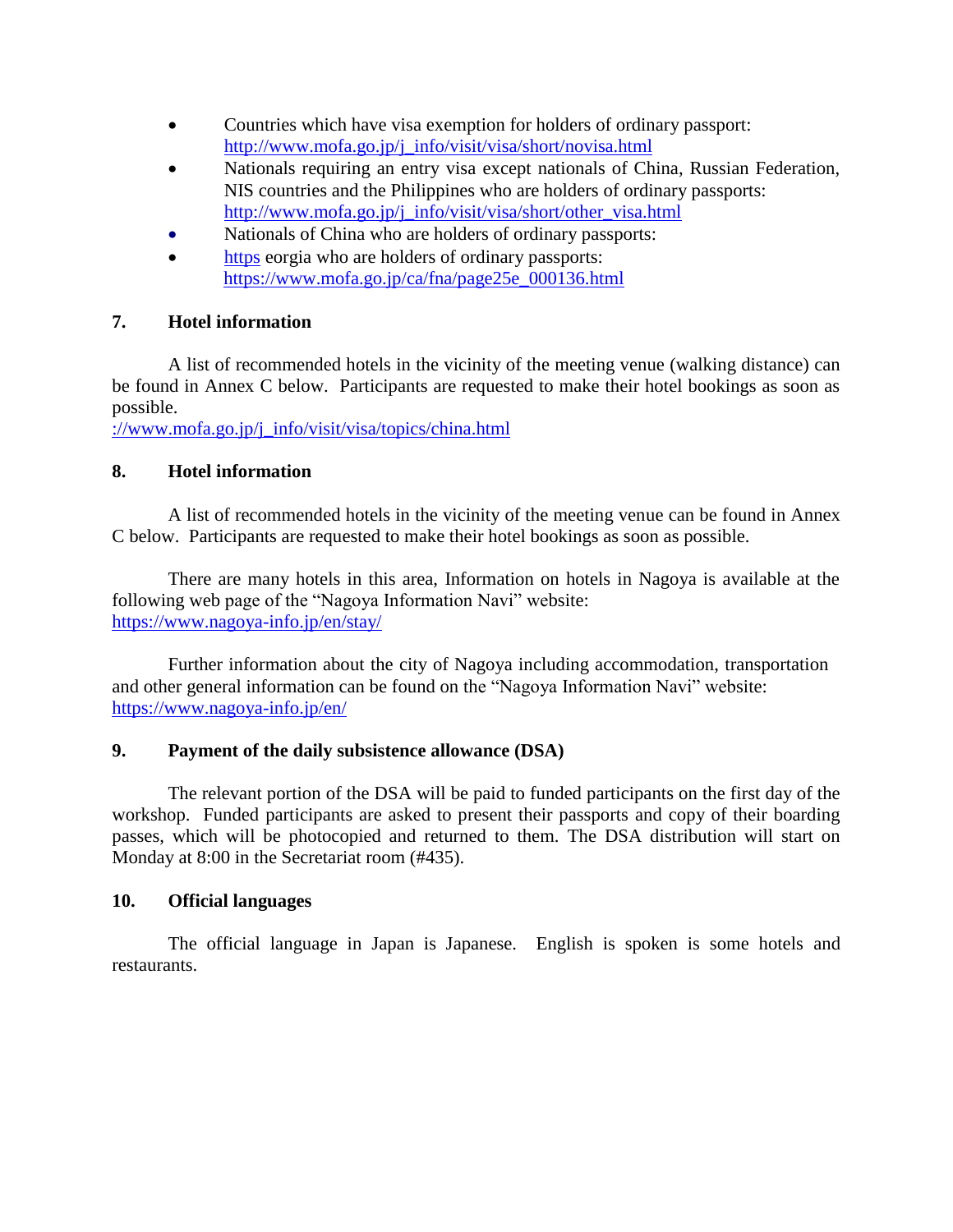# <span id="page-4-0"></span>**11. Weather and time zone information**



In January, temperatures in Nagoya range between a maximum of 15°C in the daytime and a minimum of -4<sup>o</sup>C at night. You can expect sunny weather with occasional rain. Participants are recommended to bring warm clothing and an umbrella as well as some light clothes. Current weather conditions can be found at: <https://worldweather.wmo.int/en/city.html?cityId=355>

#### **12. Electricity**

.

The voltage and frequency in Nagoya, Japan is 100 Volts, 60 Hertz as illustrated below The power plugs and sockets used in Japan are of type A.



<span id="page-4-1"></span>The currency in Japan is the Japanese yen (JPY). The current exchange rate as of 10 December 2018 is US  $$1 = 112.92$  JPY and  $$1 = 128.32$  (rates are subject to change, source: www.xe.com).

#### **14. Disclaimer**

The CBD Secretariat disclaims all responsibility for medical, accident and travel insurance, for compensation for death or disability compensation, for loss of or damage to personal property and for any other loss that may be incurred during travel time or the period of participation. In this context, it is strongly recommended that prior to departure, participants secure international medical, accident and travel insurances for the period of participation.

-----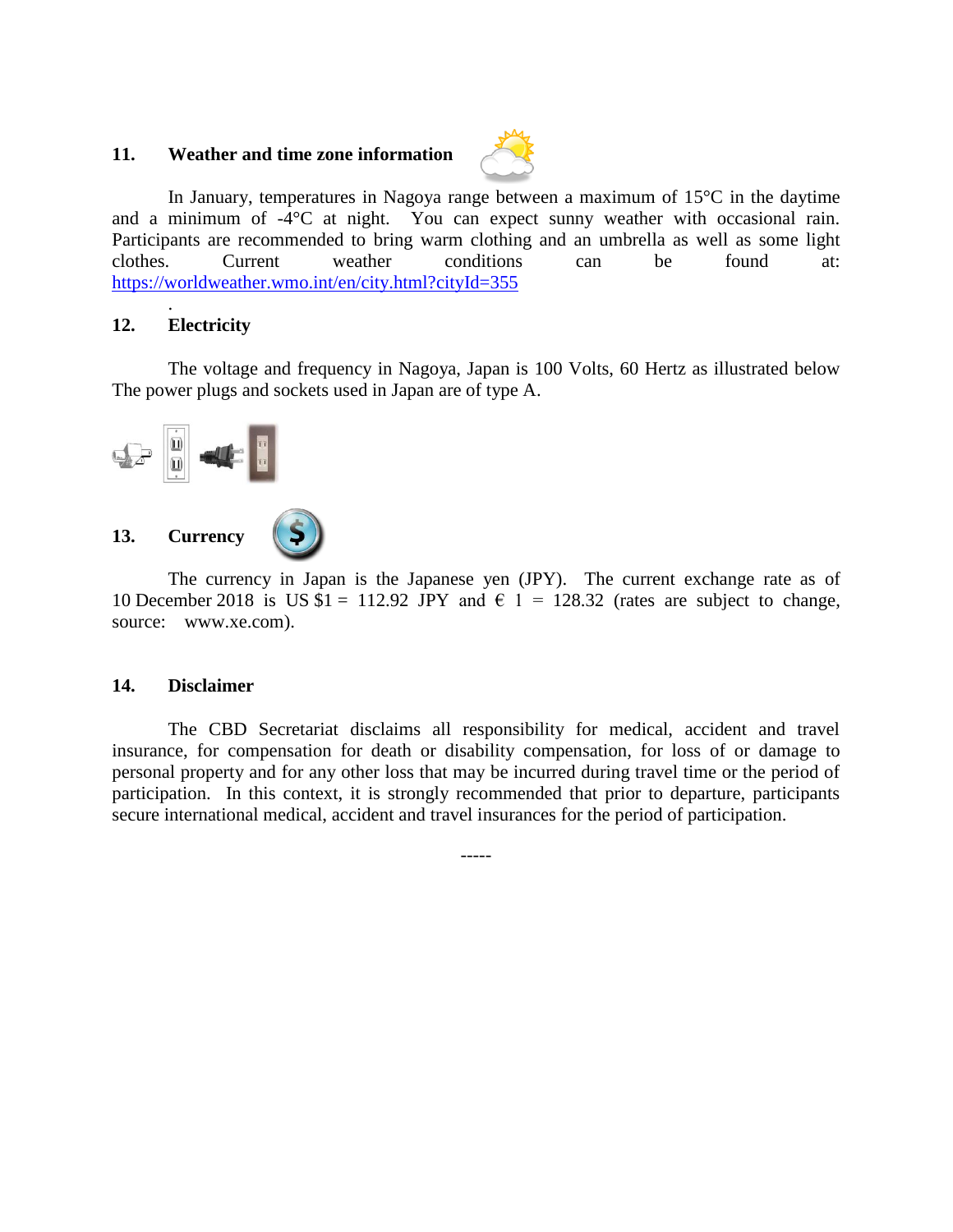# **Annex A – Airport and Venue information**

# **AIRPORT:**

Nagoya Centrair airport (from Arrival Lobby)



*Source: Centrair website* **[https://www.centrair.jp/en/to\\_and\\_from/access\\_plaza/](https://www.centrair.jp/en/to_and_from/access_plaza/)**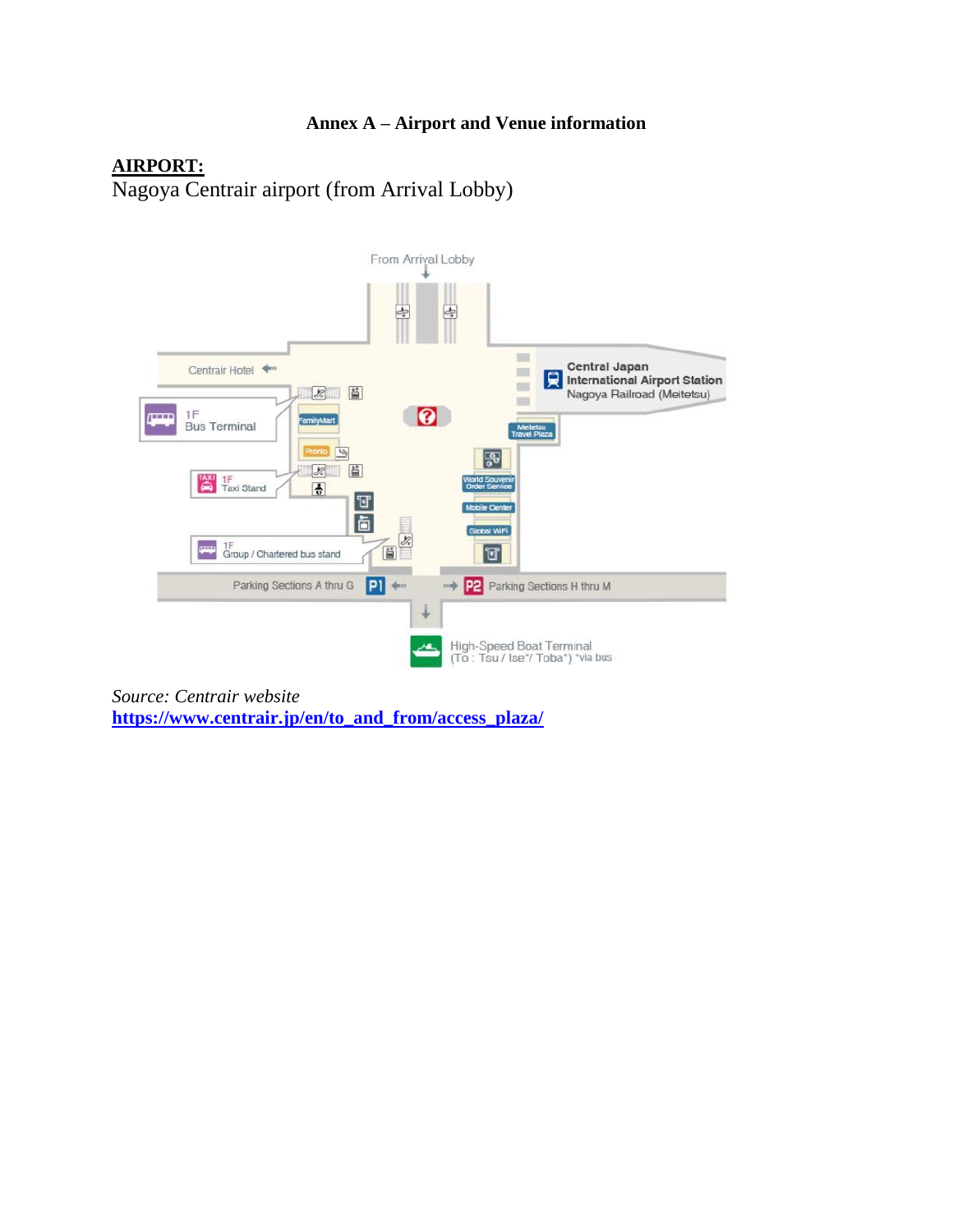

# **VENUE :** Nagoya Congress Center



*Source: Nagoya Congress Center website*  <http://www.nagoya-congress-center.jp/en/access/>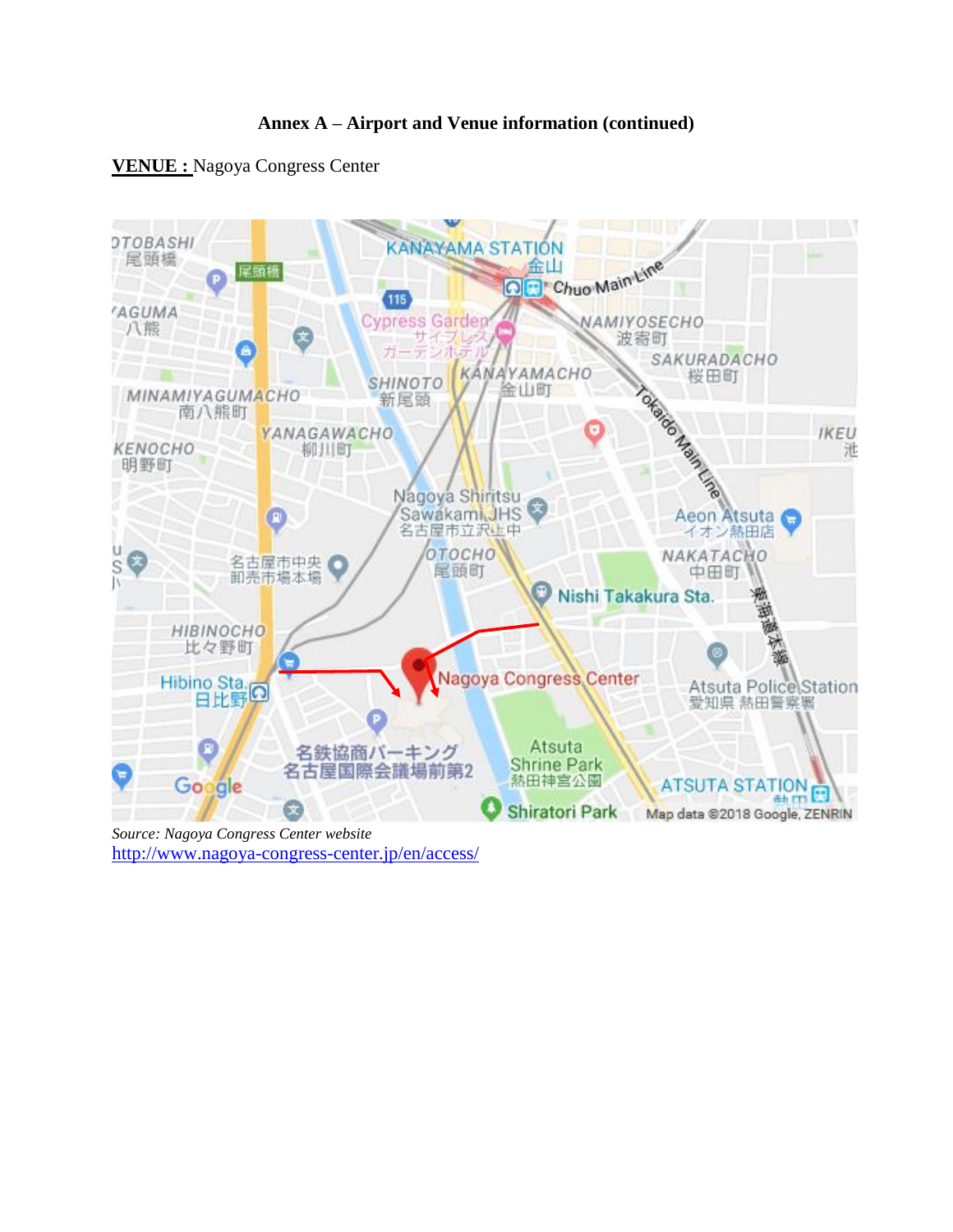#### **Annex B**

# **COUNTRIES AND TERRITORIES WHOSE CITIZENS DO NOT REQUIRE VISAS IN ORDER TO ENTER JAPAN AS VISITORS (AS LISTED ON THE WEBSITE OF MINISTRY OF FOREIGN AFFAIRS OF JAPAN)**

Citizens of the following countries and territories do not require a visa to **visit** or **transit** Japan: (please check the latest status at: [https://www.mofa.go.jp/j\\_info/visit/visa/short/novisa.html\)](https://www.mofa.go.jp/j_info/visit/visa/short/novisa.html)

#### **A**

Andorra Argentina Australia Austria [\(\[Note8\]\)](#page-8-0)

# **B**

Bahamas Barbados [\(\[Note7\]\)](#page-8-1) Belgium Brunei (15 days) Bulgaria

# **C**

Canada Chile Costa Rica Croatia Cyprus Czech Republic

**D**

Denmark Dominican Republic

#### **E**

El Salvador Estonia

# **F**

Finland Former Yugoslav Republic of Macedonia France

**G** Germany ([\[Note8\]](#page-8-0)) **Greece** Guatemala

#### **H**

Honduras Hungary

#### **I**

Iceland Indonesia ([\[Note1\]](#page-8-2)) Ireland Israel Italy

# **K**

Korea, Republic of

# **L**

Latvia Lesotho [\(\[Note7\]\)](#page-8-1) Liechtenstein Lithuania Luxembourg

# **M**

Malta Malaysia [\(\[Note2\]\)](#page-8-3) **Mauritius** Mexico [\(\[Note8\]\)](#page-8-0) Monaco

#### **N Netherlands** New Zealand Norway

**P** Poland Portugal

# **R**

Romania

# **S**

San Marino Serbia Singapore Slovakia Slovenia Spain Suriname Sweden Switzerland [\(\[Note8\]\)](#page-8-0)

# **T**

Tunisia Turkey [\(\[Note7\]\)](#page-8-1) Thailand ([\[Note3\]](#page-8-4))(15days)

# **U**

United Arab Emirates [\(\[Note9\]\)](#page-8-5) United Kingdom of Great Britain and Northern Ireland [\(\[Note8\]\)](#page-8-0) United States of America Uruguay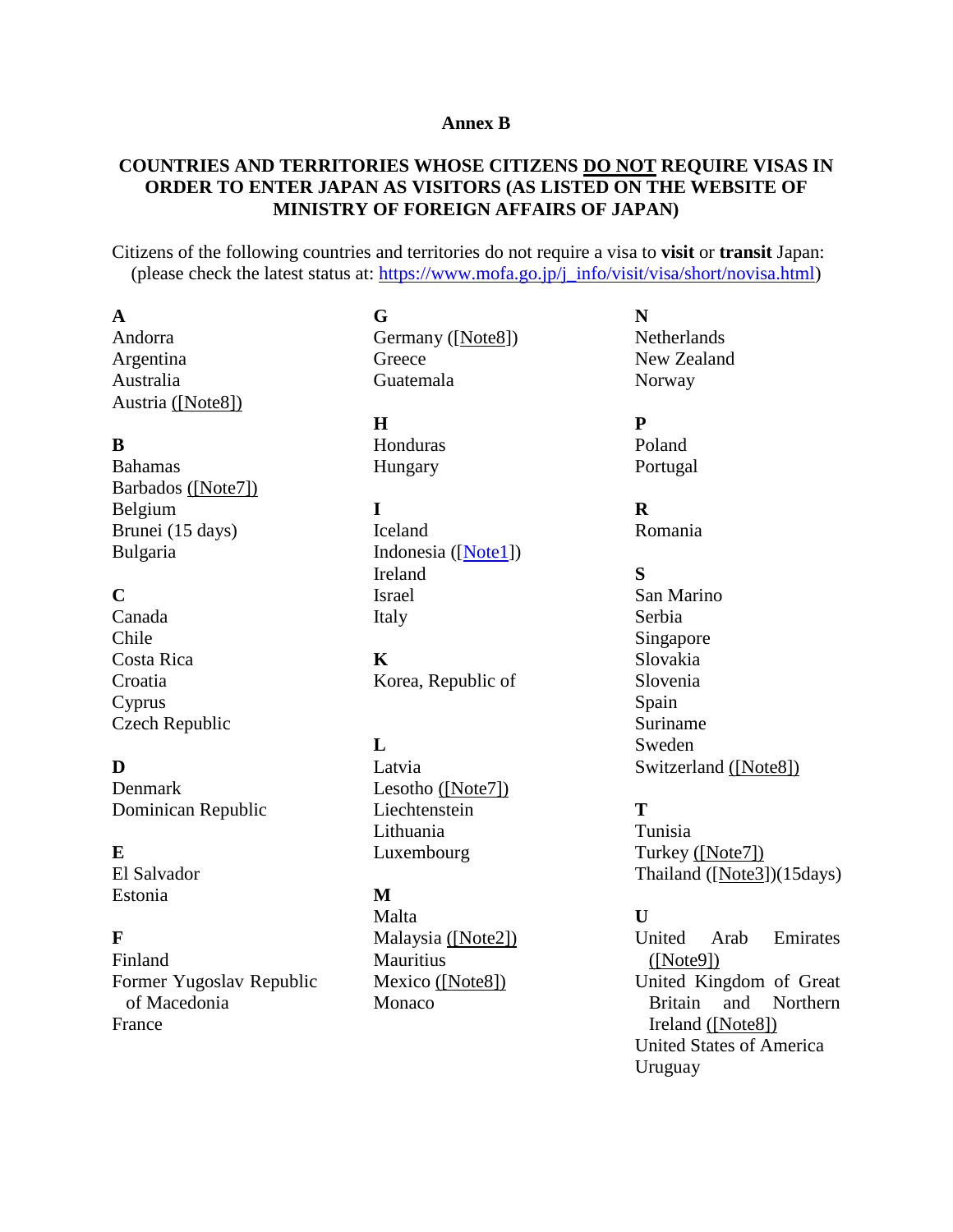- <span id="page-8-2"></span>• ([Note1]) [For nationals of Indonesia \(since December 1, 2014\), visas are not required only for](https://www.mofa.go.jp/press/release/press4e_000498.html)  [those who have registered ICAO-compliant ePassport to diplomatic missions of Japan in](https://www.mofa.go.jp/press/release/press4e_000498.html)  [Indonesia \(the embassy, consulates-general, or the consulate\). Validity of](https://www.mofa.go.jp/press/release/press4e_000498.html) the registration is [three years period or until the passport expires, whichever comes first.](https://www.mofa.go.jp/press/release/press4e_000498.html)
- <span id="page-8-3"></span>• ([Note2]) For nationals of Malaysia (since July 1, 2013), visas are not required only for holders of ePassport in compliance with ICAO standards. Those who do not hold such ePassport are advised to obtain a visa in advance, otherwise will be strictly examined and may be refused entry to Japan.
- <span id="page-8-4"></span>• ([Note3]) For nationals of Thailand (since July 1, 2013), visas are not required only for holders of ePassport in compliance with ICAO (International Civil Aviation Organization) standards.
- <span id="page-8-1"></span>• ([Note7]) For nationals of Barbados (since April 1, 2010), Turkey (since April 1, 2011) and Lesotho (since April 1, 2010), visas are not required only for holders of Machine-Readable Passport (MRP) or ePassport in compliance with ICAO standards. Those who do not hold an MRP or ePassport are advised to obtain a visa in advance, otherwise will be strictly examined and may be refused entry to Japan.
- <span id="page-8-0"></span>• ([Note8]) For nationals of those countries with visa exemptions permitting stays of up to 6 months under the bilateral visa exemption arrangements, those who wish to stay in Japan for more than 90 days are required to apply for an extension of the period of stay to the Ministry of Justice (Regional Immigration Bureau) before the period of permitted stay is to expire.
- <span id="page-8-5"></span>• ([Note9]) For nationals of the United Arab Emirates (since July 1, 2017), visas are not required only for those who have registered ICAO-compliant ePassport to diplomatic missions of Japan (the embassy, consulates-general, or the consulate). Validity of the registration is three years period or until the passport expires, whichever comes first.
- ([Note10]) Nationals of Peru (since July 15, 1995) and Colombia (since February 1, 2004), are advised to obtain a visa in advance, otherwise will be strictly examined and may be refused entry to Japan.